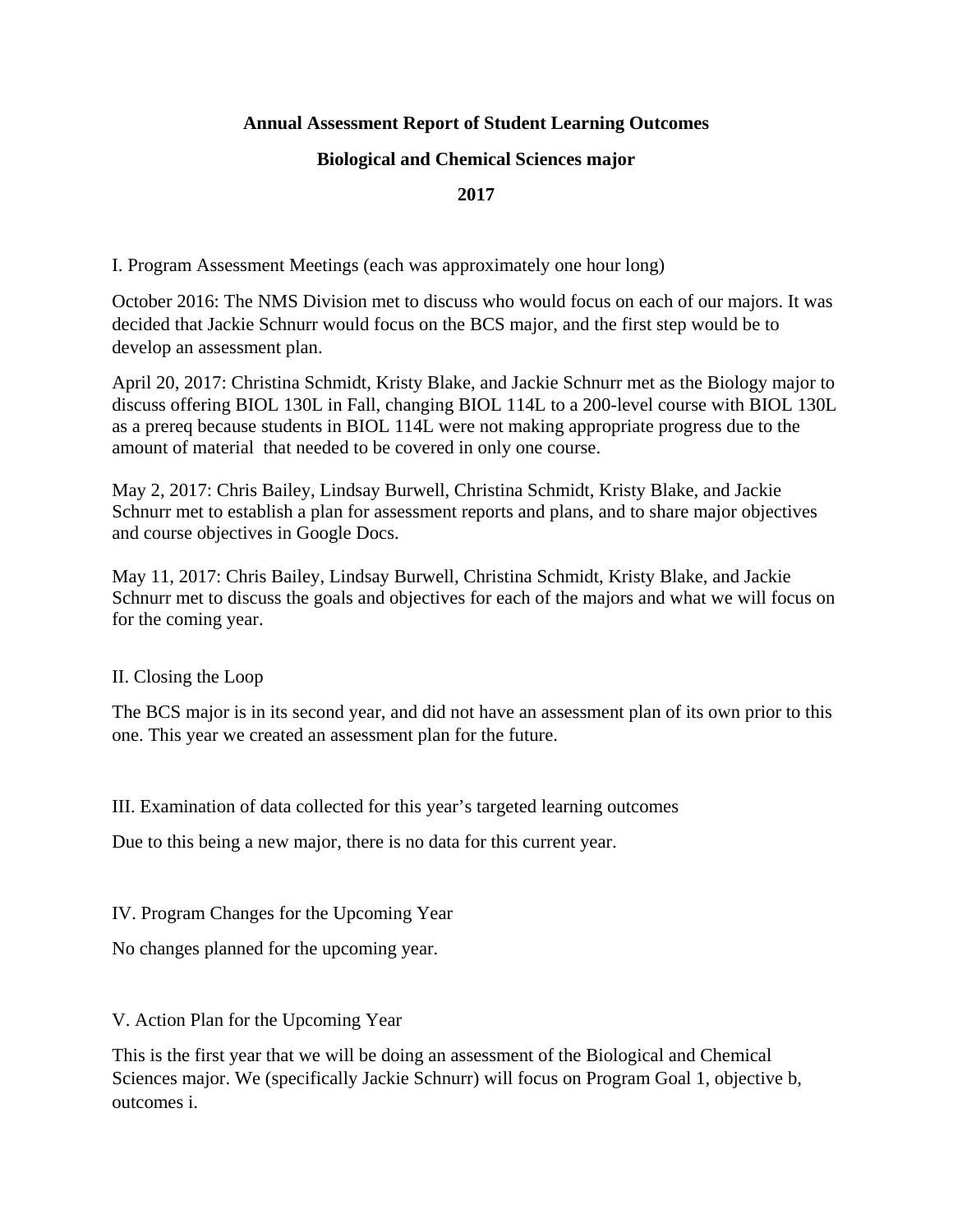| Goal | Objective                                                                                           | Outcome         | How           | Measurement | <b>Success</b> | Data  |
|------|-----------------------------------------------------------------------------------------------------|-----------------|---------------|-------------|----------------|-------|
|      |                                                                                                     |                 | Outcome is    | Tool        | Criteria       | Locat |
|      |                                                                                                     |                 | Measured      |             |                | ion   |
|      |                                                                                                     |                 |               |             |                |       |
| #1   | Students learn the fundamental basics of biology and chemistry, and appreciate the interconnections |                 |               |             |                |       |
|      | between them.                                                                                       |                 |               |             |                |       |
|      |                                                                                                     |                 |               |             |                |       |
|      | b. Demonstrate                                                                                      | i. Understand   | Class         | Answer      | $100\%$ of     | Fac   |
|      | the                                                                                                 | basic           | activities in | key         | students to    | ulty  |
|      | interrelationships                                                                                  | biochemical     | Biol 130,     |             | score at or    | files |
|      | of chemistry and                                                                                    | pathways such   | specifically  |             | above C        |       |
|      | biology                                                                                             | as              | the           |             | level; $70%$   |       |
|      |                                                                                                     | photosynthesis  | diagrams of   |             | at or above    |       |
|      |                                                                                                     | and respiration | photosynthe   |             | B level;       |       |
|      |                                                                                                     |                 | sis and       |             | 30% at or      |       |
|      |                                                                                                     |                 | respiration,  |             | above A        |       |
|      |                                                                                                     |                 | Chem 213 -    |             | level          |       |
|      |                                                                                                     |                 | lab activity, |             |                |       |
|      |                                                                                                     |                 | and Chem      |             |                |       |
|      |                                                                                                     |                 | 214, final    |             |                |       |
|      |                                                                                                     |                 | exam          |             |                |       |
|      |                                                                                                     |                 | question      |             |                |       |
|      |                                                                                                     |                 | (below)       |             |                |       |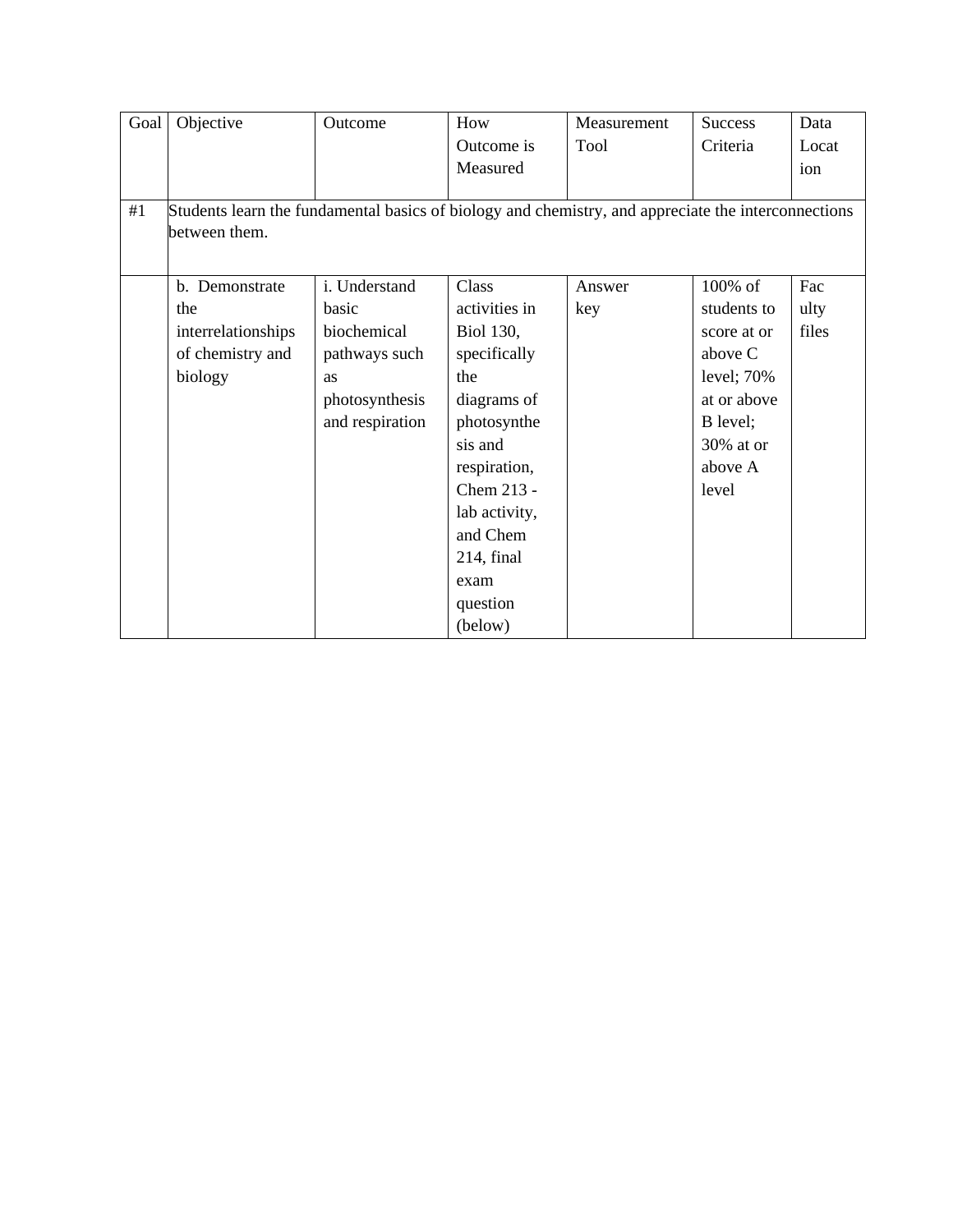Biol 130 Assignment Name \_\_\_\_\_\_\_\_\_\_\_\_\_\_\_\_\_\_\_\_\_\_\_\_\_\_\_\_\_\_\_\_\_\_\_\_\_\_\_\_\_\_\_\_\_\_\_\_

- 1. What have we been discussing in lecture?
- 2. What happens during this process? Be as specific as possible.
- 3. There are 3 major parts of this process. What are they? Label where they occur on the diagram below in boxes 1, 2, 3.
- 4. What is the big tan structure?
- 5. Label the other parts of the diagram that are unlabeled, if you can.



Copyright @ 2008 Pearson Education, Inc., publishing as Pearson Benjamin Cummings.

1. What have we been discussing in lecture?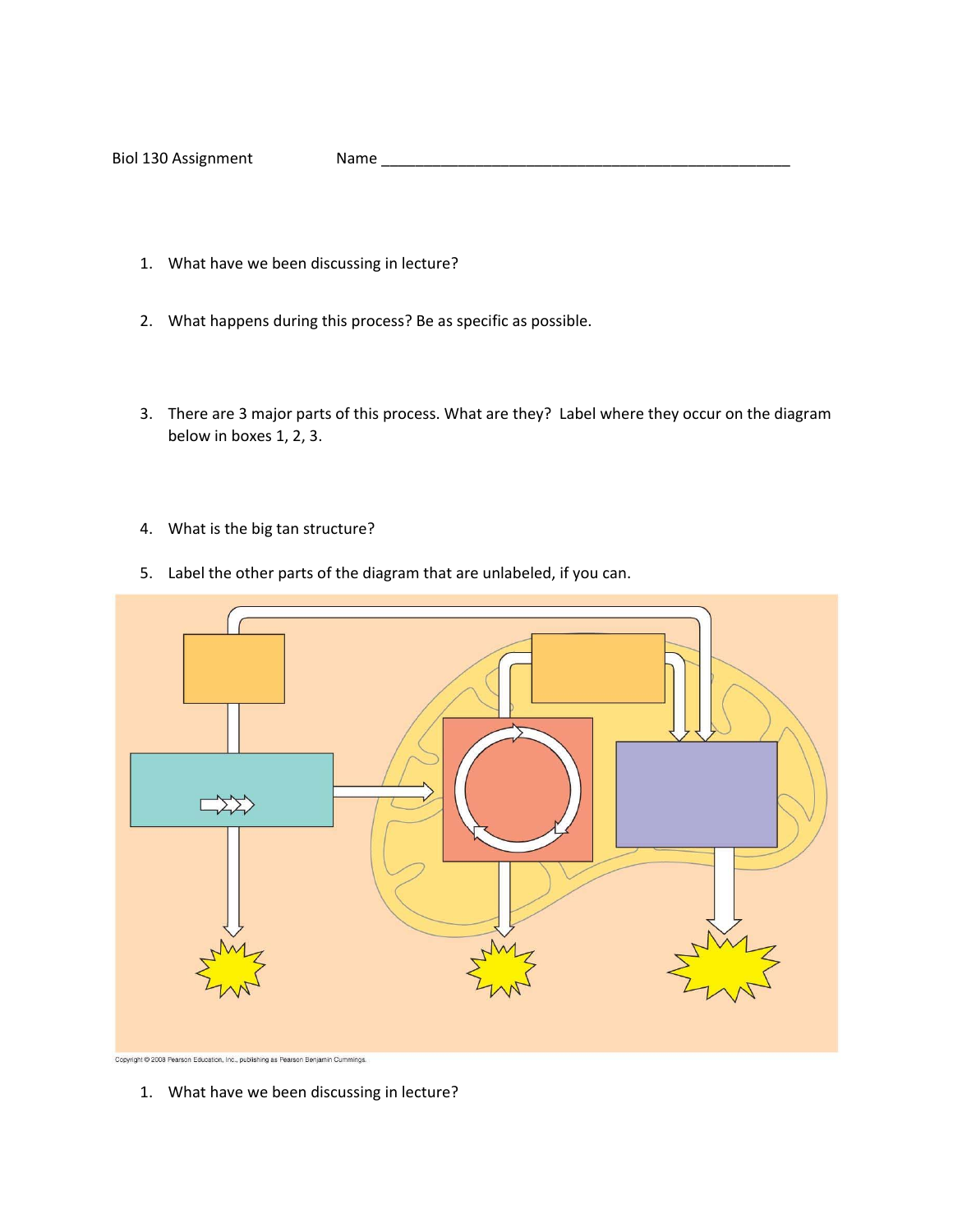- 2. What happens during this process? Be as specific as possible.
- 3. There are 2 major parts of this process. What are they? Label where they occur on the diagram below.
- 4. What is the big blue structure?
- 5. Label the other parts of the diagram that are unlabeled, if you can.
- 6.
- 7.
- 8.



9. Copyright @ 2008 Pearson Education, Inc., publishing as Pearson Benjamin Cummings.

#### **Organic Chemistry I Labs-**

Isolation of beta carotene: we talk about how vitamins and nutrients are extracted from vegetable a fruit sources to make dietary supplements. We also talk about the biochemical pathway that converts beta carotene to vitamin A and what happens if you have too much or too little vitamin A. Student learning is assessed through a lab report.